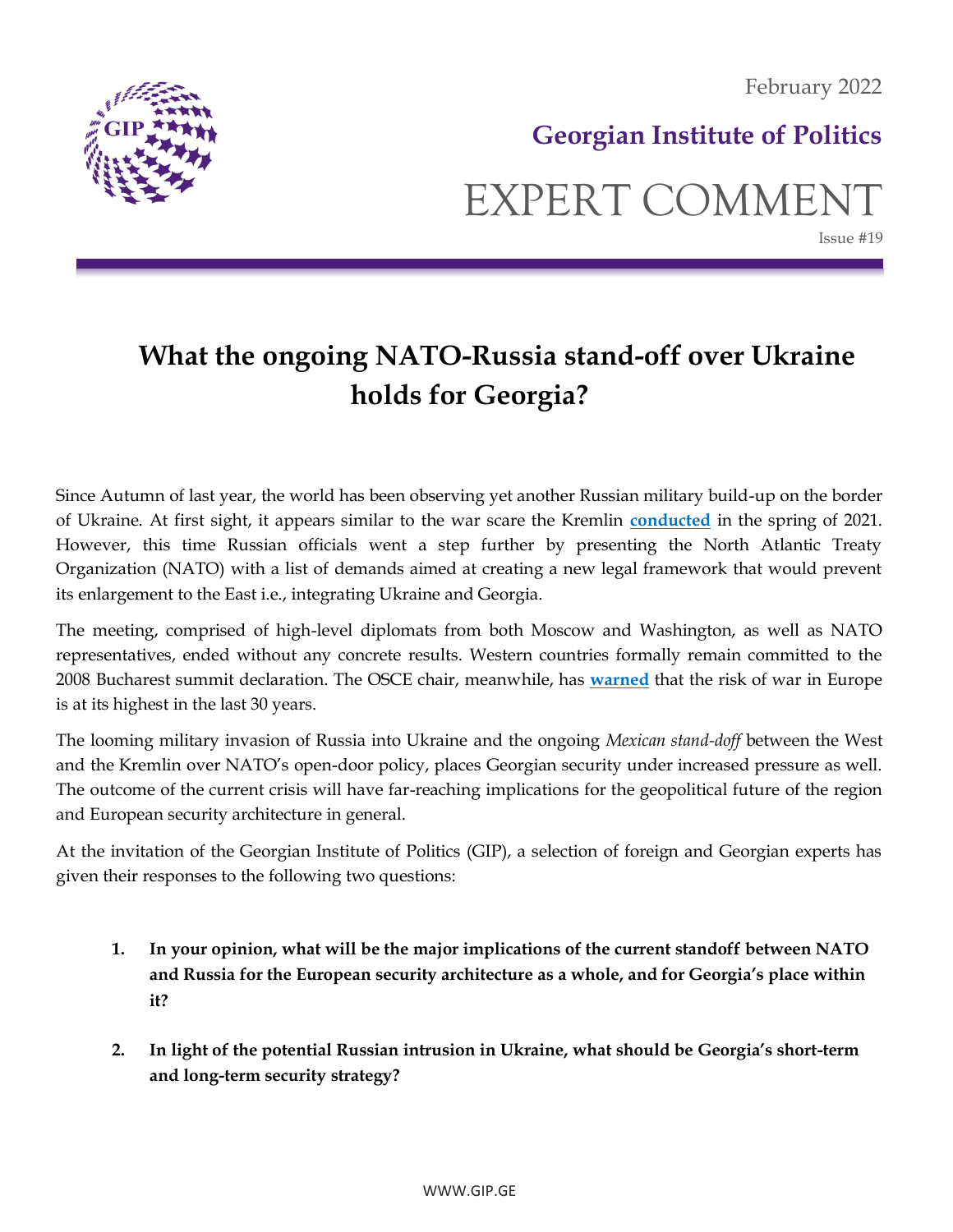

**Dr. Licínia Simão,** *Assistant Professor, Centre for Social Studies, School of Economics, University of Coimbra*

architecture is the best guarantee that it will benefit all equally.



**Dr. Tracey German**, *Professor in Conflict and Security, King's College London*

The ongoing crisis between NATO and Russia has significant implications for the future shape of Europe's security architecture, and threatens to undermine the foundations of the system that has been in place since the end of the Cold War. At the heart of the political conflict lie very different views of the security architecture that post-Cold War Europe requires. Moscow has consistently stated its opposition to any enlargement of NATO, arguing that the alliance is a relic of the Cold War, which threatens Russian national interests. This view is incompatible with NATO's cooperative approach to security. Enhanced cooperation and partnership with Ukraine and Georgia demonstrates the basic friction between the motivations of those who have sought to develop close ties with NATO since the end of the Cold War and the alliance's declared logic for engaging with them, most notably its desire to expand the 'zone of peace and stability' that surrounds it.

The crisis between Russia and NATO over Ukraine throws into question whether the alliance can continue to ensure the security of its memberstates whilst simultaneously developing partnerships with states within the post-Soviet space. Enhanced cooperation and partnership with

The latest tensions regarding Russia's policies towards Ukraine should be assessed considering similar crises in the past. Looking at Russia's action in Georgia, in 2008, and in Ukraine, in 2014, a pattern of behavior emerges, where Russia is looking to achieve i) changes that reinforce its military and political presence in the former-Soviet republics that were closer to western institutions; ii) to dispel domestic contestation, by creating an external source of tension; iii) to raise its status in international affairs by positioning itself as an indispensable interlocutor with the US and European powers. These three objectives remain valid today.

How Russia's actions are perceived and managed is critical for the future of the European security architecture, not only because it will shape the terms of the conversation between Russia, the US, NATO, the EU and individual EU member states, but because it might determine a trend towards a marginalization of smaller European states to the benefit of more powerful ones. This would have vast negative effects, not least on the sovereignty of these states and their ability to act responsibly vis-à-vis European security.

Demanding that all European states participate in whatever decisions are being made is, therefore, crucial. Georgia is strongly invested in its relations with the US and European states and the EU and its security relies very much on the future of these relations. Actively demanding to be included in the current discussions on the European security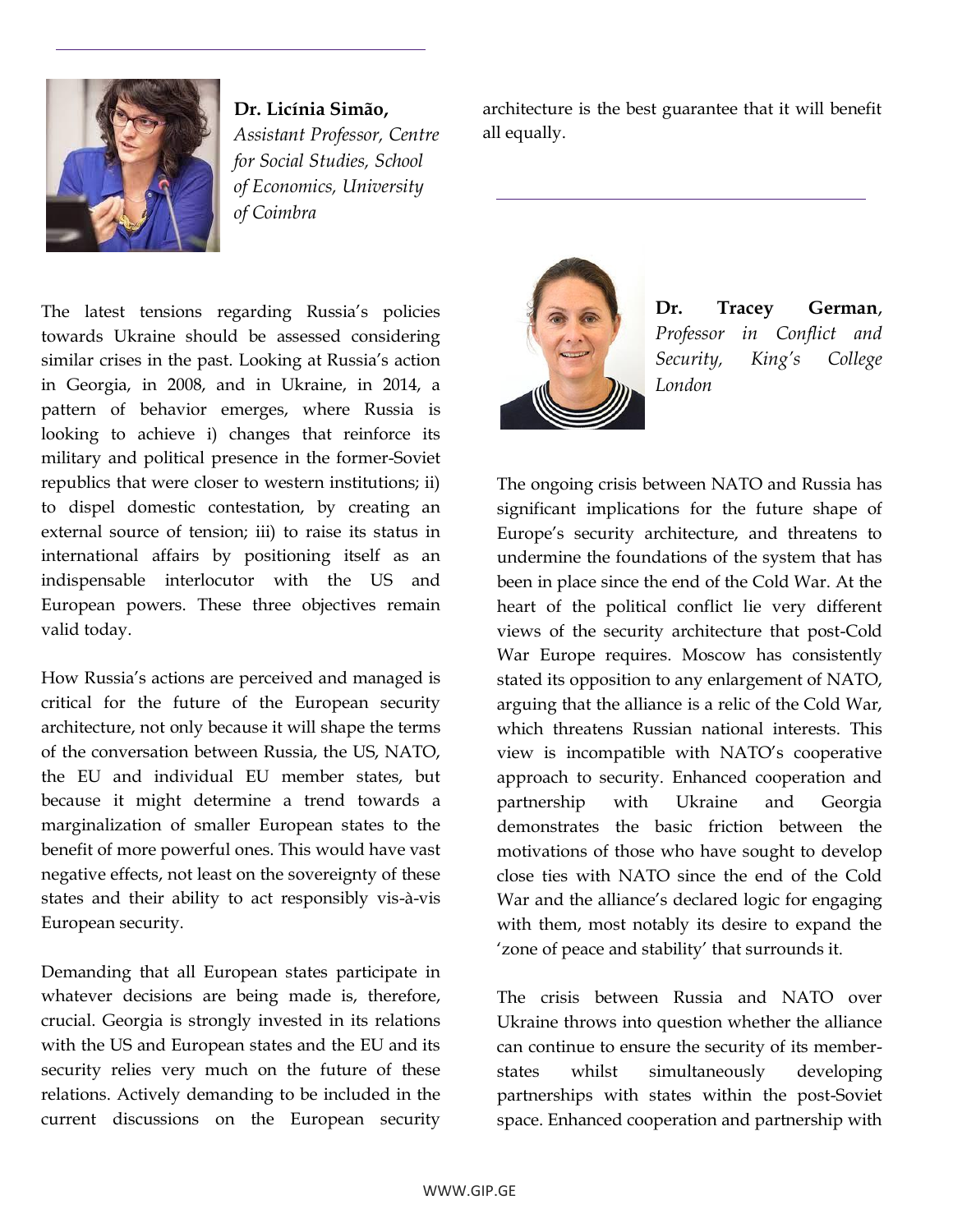these states, combined with vague promises about membership at 'some point in the future', ultimately undermine the alliance's objective of fostering stability on its periphery.

While both Georgia and Ukraine continue to contribute, as partners, to Euro-Atlantic security by deploying troops on NATO operations and missions, and make an important contribution to the alliance's efforts to advance cooperative security, ultimately the issue of their prospective membership threatens to undermine alliance security and cohesion because of continuing Russian antagonism. The offer of Enhanced Opportunity Partnership in 2020 was an illustration of the difficult position that NATO finds itself in vis-à-vis the two states: on the one hand, it recognising their extensive contributions to NATO-led operations, but also suggests that accession remains a distant dream.



**Prof. Taras Kuzio,**

*Department of Political Science, National University of Kyiv Mohyla Academy, Research* 

*Fellow, Henry Jackson Society, London, UK*

The West will not accept any of the demands in Russia's ultimatum and therefore European security architecture will remain unchanged. Russian demands of "America out, NATO down, and Russia up" are long standing since the USSR and were revived by Medvedev in 2008. Russia's demand to be given exclusive sphere of influence in Eurasia has been the Kremlin's policy since 1993. Russia's demand for a new Yalta agreement on spheres of influence will not be given by the West. What will have changed is the deterioration of Russia's relations with the West to the lowest level since 1991.

Georgia's future as part of the West is tied up with Ukraine. German and French opposition to both countries joining NATO has existed since 2008. The new Cold War with the West will negatively impact upon Russia's relations with its neighbours, but more so for Ukraine as he Kremlin's nationalism denies the existence of Ukraine and Ukrainians.

Georgia should adopt five policies. Firstly, deepen military cooperation with Turkey whose interests are different to Russia's and which is the only major power willing to balance against Russia in the South Caucasus. Secondly, closely align with the Turkish-Azerbaijani strategic partnership, especially in security issues and energy. Thirdly, revive the GUAM security framework without Moldova expand its members to include Turkey, Poland, and the UK (GAUUKPT) which should closely work with the three Baltic states. Fourthly, Georgia and Ukraine should lobby for the US to return to the South Caucasus from which it has been absent for over a decade. Fifthly, work with the EU to formulate a security component to the Eastern Partnership.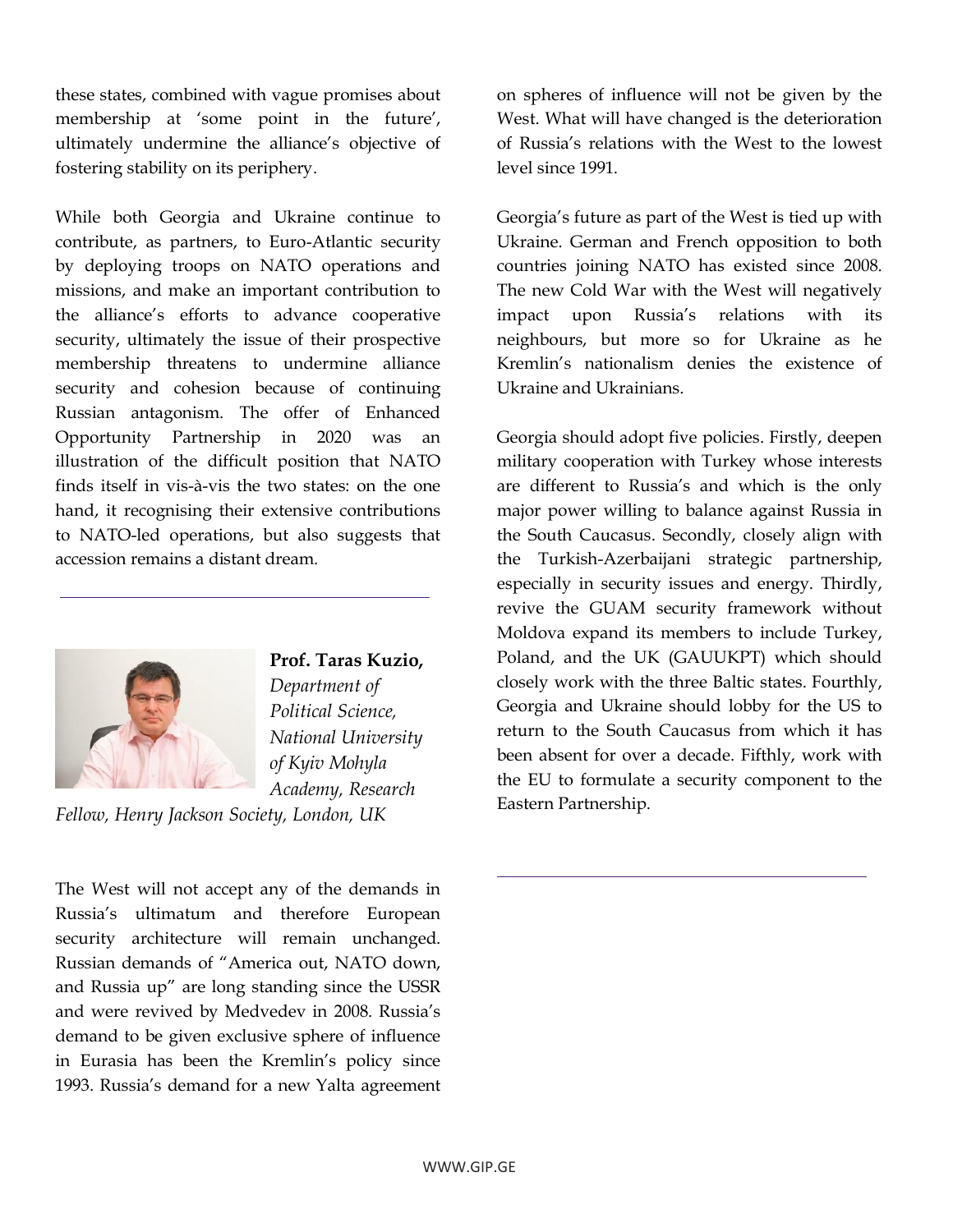

#### **Prof. Tornike Sharashenidze,**

*Head of International Relations MA program at Georgian Institute of Public Affairs*

The current standoff between Russia and NATO endangers Ukraine and tests Western unity. NATO allies easily agree on the adoption of new economic sanctions against Russia, however sanctions have been already imposed in the past. Thus far, they have not achieved the desired results. Therefore, new sanctions may not be insufficient to deter Russia. Additionally, it is not clear enough whether the West will be able to agree on sufficiently severe sanctions, capable of seriously damaging the Russian economy (such as excluding it from SWIFT).

If the West fails to implement severe sanctions, then it must stay united when it comes to other specific measures aimed at deterring a new aggression against Ukraine, - such as by providing new armaments to Kiev.

If a new war is launched, much will depend on Ukraine. If (assisted by the West) it manages to repel the aggression and inflict serious damage on Russian forces, then NATO can claim a big victory. But, if Ukraine fails, Russia will emerge much stronger than it is currently, in the context of a severely damaged European security architecture and demoralized NATO.

That would leave Georgia in a much more precarious position than it is now. Already, Georgia's options are severely hampered by the existence of a Russian military base stationed 40 kilometers from Tbilisi. This prevents NATO integration and leaves the country in a state of constant threat. Tbilisi should pursue two goals at any costs: 1. Increase military and political support from NATO; 2. Support Ukraine politically, to avoid providing Russia with any pretext for renewed aggression.